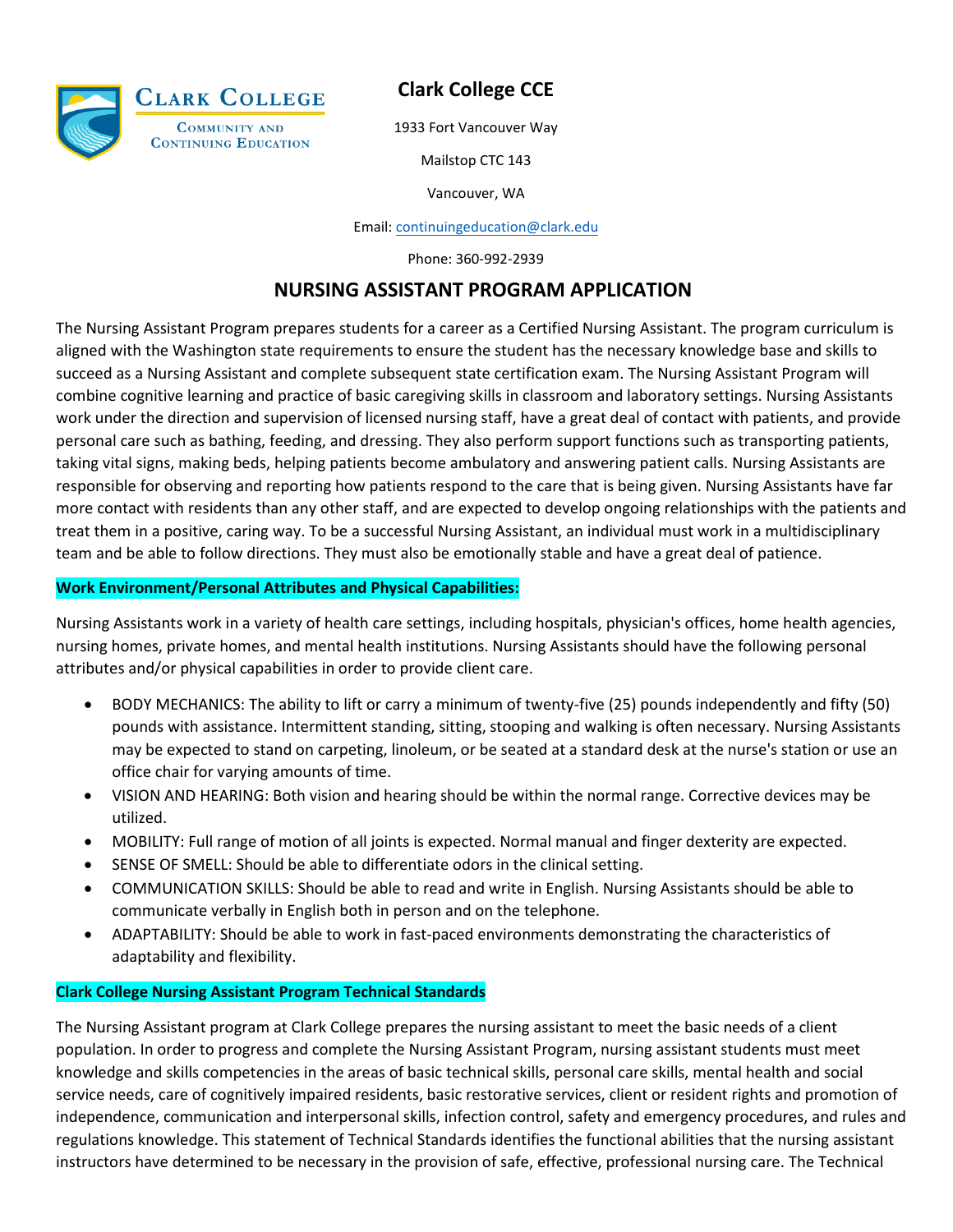Standards are reflected in the WAC and in the Clark College Nursing Assistant student Handbook that are available. Students with disabilities who have questions about or who may require reasonable accommodations in meeting the Nursing Assistant Program Technical Standards should contact Clark College Disability Support Services [dss@clark.edu](mailto:dss@clark.edu) . The nursing assistant student must be able to meet the following Technical Standards independently, with or without reasonable accommodation.

#### **Basic Technical Skills and Observational Ability nursing assistant students must be able to:**

- Collect, use, and interpret information from residents which includes, but is not limited to the following:
	- o detect changes in skin color or condition
	- o discriminate between abnormal and normal color of body fluids or exudates
	- $\circ$  use assessment tools accurately such as, but not limited to, blood pressure cuff, stethoscope, and automated vital signs monitors
	- o detect sounds related to audible alarms
	- Detect a fire in a patient care area
	- Read fine print such as on equipment labeling and supplies
	- Detect odors such as foul-smelling bodily fluids, spoiled foods or smoke from burning materials
	- Detect changes in skin temperature and detect unsafe temperature levels in heat producing devices used in patient care

#### **Communication Ability nursing assistant students must be able to:**

- Comprehend, communicate, and document information in the English language
- Communicate accurately and effectively with:
- patients, significant others and spouses, other family members
- healthcare workers, and other professionals in healthcare settings
- instructors, supervisors, classmates, and various health or educational team members in both clinical, and classroom settings
- Elicit, receive, and accurately interpret information from others:
	- o collect, document, and convey relevant information to others
	- o learn, understand, and use healthcare terminology
	- o comprehend and follow directions and instructions
	- o accurately record patient medical information,
	- o Present information in a professional, logical, and organized manner

#### **Motor Abilities nursing assistant students must be able to:**

- Perform patient care activities, including, but not limited to:
- transferring of patients in and out of bed Page 17 of 20 o ambulation of patients
- turning and positioning of patients o moving equipment to various heights
- recording the volumes in body fluid collection devices hung above or below bed level
- accurately placing and maintaining position of stethoscope for detecting sound of blood pressure and apical pulse
- manipulating small equipment and containers, such as denture cups, food tray items, mouthcare supplies, etc.
- Respond to emergency patient care situations in a timely manner and provide emergency care, including cardiopulmonary resuscitation
- Possess the physical endurance necessary for extended periods of activity that are required for safe performance in clinical and classroom settings
- Demonstrate the ability to comply with all safety standards in all clinical settings, including, but not limited to, infectious control precautions (universal, contact, airborne) and use of emergency equipment (fire extinguisher, evacuation chairs)
- Capable of moving within and among clinical environments without compromising the safety of others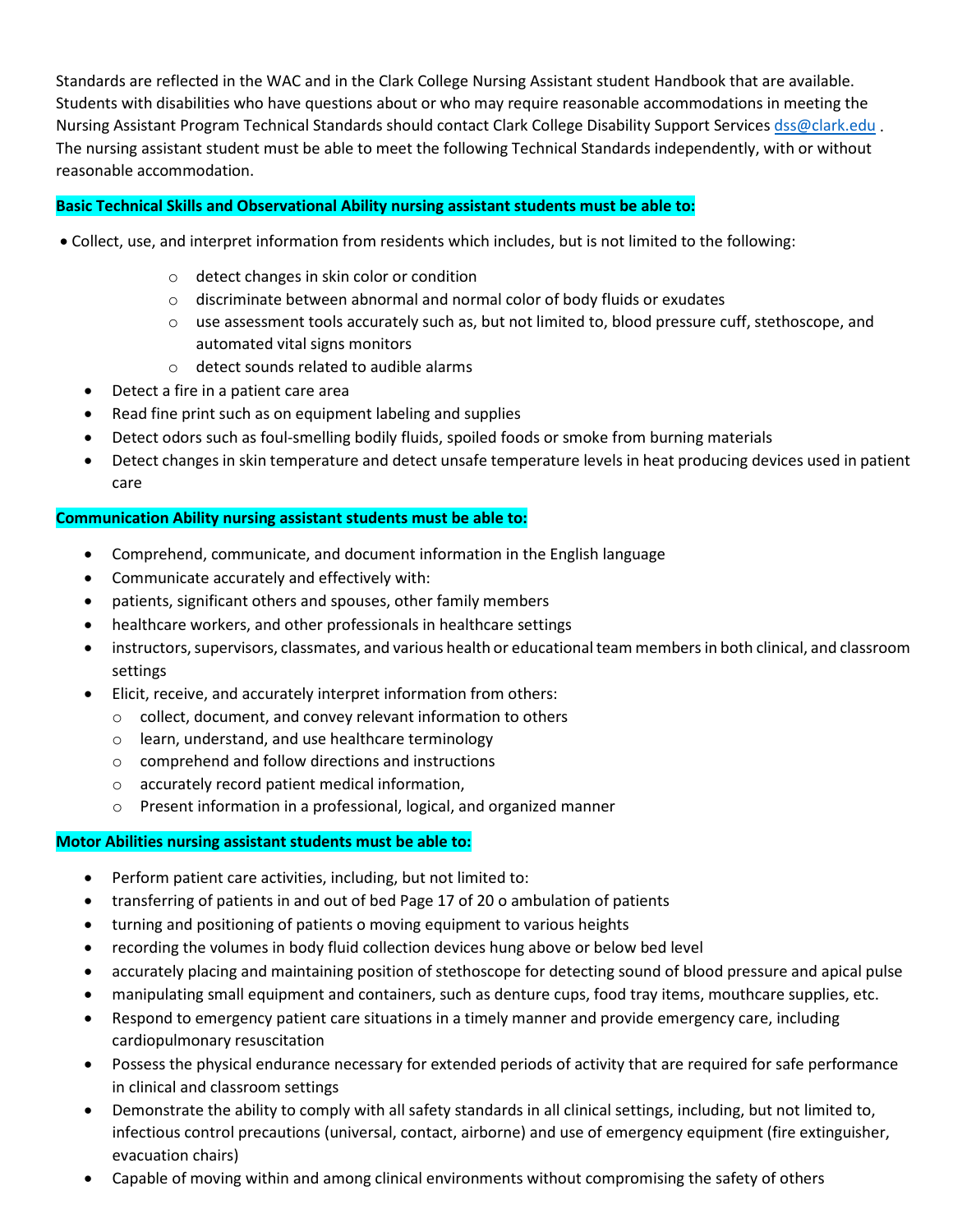#### **Communication and Interpersonal Skills nursing assistant students must have the capacity to:**

• Develop and refine critical thinking, decision making and problem-solving skills that are crucial for safe and effective nursing assistant practice using, but not limited to, the following processes:

- $\circ$  capability to measure, quantify, calculate, question, analyze, conceptualize, reason, integrate, and synthesize information in order to make timely decisions reflecting sound clinical judgment, and to determine what needs to be reported to supervising nurse
- o learn from other individuals
- o comprehend, integrate, and apply new information
- o make sound decisions within their scope of practice

#### **Behavioral and Social Attributes nursing assistant students must be able to:**

- Communicate effectively, respectfully, and with cultural humility, with all individuals whom they encounter
- Demonstrate behaviors associated with compassion, respect, concern for others, integrity, ethical comportment, sound clinical judgment, and accountability for their responsibilities and actions
- Accept the supervision of an instructor and/or preceptor
- Accept constructive criticism or feedback
- Modify behavior based on feedback
- Adapt quickly to rapidly changing situations/environments, and to withstand human trauma and its effects
- Correctly judge when assistance is required and seek appropriate assistance in a timely manner; exercise good judgment
- Student nursing assistants are expected to exhibit professional behavior, personal accountability, compassion, integrity, concern for others, and care for all individuals in a respectful and effective manner regardless of gender identity, age, race, sexual orientation, religion, disability, or any other protected status. Individuals whose performance is impaired by abuse of alcohol or other substances are not suitable for progression in or completion of the Nursing Assistant Program.

#### **Nursing Assistant students must be able to:**

- Function within the legal and ethical principles of their scope of practice
- Display behaviors that conform to the ethical role of a nursing assistant in all interactions with patients, faculty, staff, students, and the public
- Meet guidelines established by healthcare organizations where they will be engaged in clinical experiences

#### **BACKGROUND AUTHORIZATION AND DISCLAIMER**

Our policy is to first screen with Washington State Patrol (WSP). A second background check is conducted through the Department of Social and Health Services Background Check Central Unit. This is a Washington state law and is required of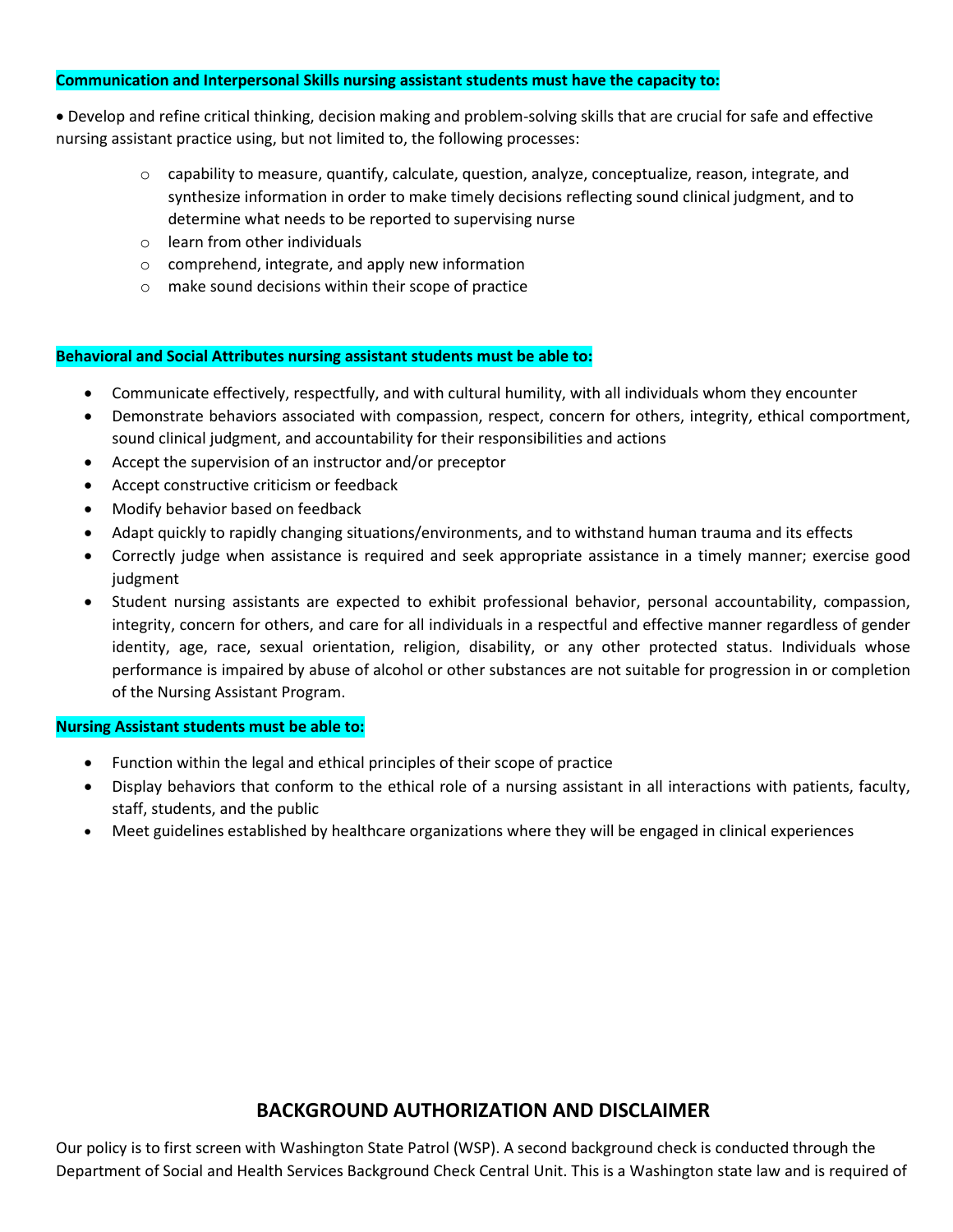every employee and student intern in a long-term care facility. It takes a minimum of three weeks for clinical agencies to receive results from the Department of Social and Health Services Background Check Central Unit. The Background Check Central Unit criminal history screen results will go directly to the clinical facility.

This screening will include:

- Due process findings of abuse, neglect, abandonment, and exploitation.
- More specific Department of Corrections information.
- Some out-of-state information may be available through self-disclosure and/or past background checks.

In the event your criminal history report results with findings that prevent you from working with vulnerable adults, you will be notified by phone and by letter. Consequently, this would prevent you from completing the course. Please check this link to read over the negative actions that may disqualify you:<https://apps.leg.wa.gov/wac/default.aspx?cite=388-113>

With my signature below I understand that my ability to attend the clinical portion of this program is contingent of the results of the WSP and Background Check Central Unit investigations. Furthermore, I understand that the WSP and Background Check Central Unit investigations are only valid for six (6) months from the date the forms are submitted.

**Print Full Name:** 

**Signature: Date:**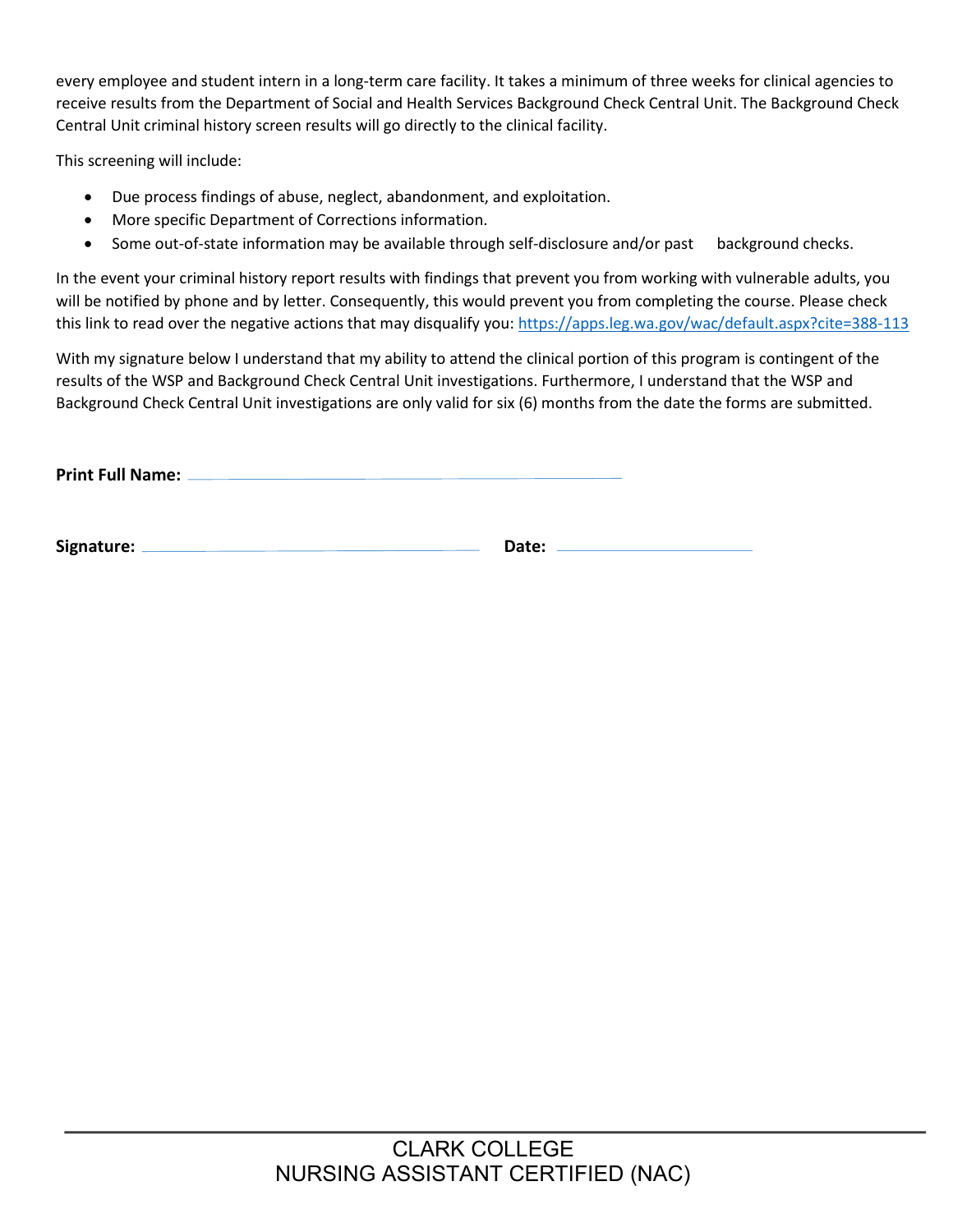# **Application**

#### **THIS SECTION MUST BE COMPLETED: INCOMPLETE APPLICATIONS WILL NOT BE PROCESSED**

| CTCLink ID:             |       |                     |        |      |
|-------------------------|-------|---------------------|--------|------|
| (Legal) Last Name:      |       | (Legal) First Name: |        |      |
| <b>Mailing Address:</b> | City: |                     | State: | Zip: |
| Home Phone (            |       | Cell Phone (        |        |      |
| Email:                  |       | Date of Birth:      |        |      |

#### **APPLICATION Steps:**

|               | As part of the application package students must complete and submit the following requirements:                                                                                                                                                                                                                                                                                                                                                                                                                                                                                                                                                                                                                                         |
|---------------|------------------------------------------------------------------------------------------------------------------------------------------------------------------------------------------------------------------------------------------------------------------------------------------------------------------------------------------------------------------------------------------------------------------------------------------------------------------------------------------------------------------------------------------------------------------------------------------------------------------------------------------------------------------------------------------------------------------------------------------|
| Step<br>One   | Submit Signed Application (pg.5&6) and Background Authorization Disclaimer (pg.4) with a copy of your<br>government issues photo identification. (Must be 18 years of age)                                                                                                                                                                                                                                                                                                                                                                                                                                                                                                                                                               |
| Step<br>Two   | Submit a sealed WSP background check OR Pay \$15 to the cashier's office at 360-992-2177 or through<br>your student portal once directed. Upon receipt of payment, CCE will request the WSP background and<br>email you a copy of the results.                                                                                                                                                                                                                                                                                                                                                                                                                                                                                           |
| Step<br>Three | Proof of COVID19 Vaccination is required for enrollment. Send a front and back copy of your card.                                                                                                                                                                                                                                                                                                                                                                                                                                                                                                                                                                                                                                        |
|               | Please be aware that the Nursing Assistant Certified program does not qualify for most types of state and<br>federal financial aid. Research your funding options before applying.<br>Possible funding sources include the following:                                                                                                                                                                                                                                                                                                                                                                                                                                                                                                    |
| Step<br>Four  |                                                                                                                                                                                                                                                                                                                                                                                                                                                                                                                                                                                                                                                                                                                                          |
|               | A. Pay in Full via check or credit card by calling 360-992-2939<br>(360) 735-5000<br><b>B.</b> WorkSource<br>C. Workfirst<br>(360) 992-2915<br><b>D.</b> Basic Food Employment & Training (BFET)<br>(360) 992-2321<br>E. STEPP Student Tuition Easy Payment Plan- The Student Tuition Easy Payment Plan (STEPP) is a<br>payment program offered at Clark College. STEPP makes budgeting for college expenses more flexible<br>each quarter because it lets you pay in installments interest free in the quarter. You can make payments<br>by personal check, cash or credit card. There is a \$15 nonrefundable charge for each quarter that you<br>enroll in STEPP to set up your account. The cashier's office number is 360-992-2177. |
|               | Start your Two-Step Negative Tuberculosis Skin Testing Process ASAP                                                                                                                                                                                                                                                                                                                                                                                                                                                                                                                                                                                                                                                                      |
| Step<br>Five  | Please note the deadline on your NAC calendar<br>It is done in a <b>four</b> appointment schedule (TWO separate TBs, placed 1-3 weeks apart):<br>Visit 1: Place the first PPD.<br>Visit 2: 48-72 hours later, the PPD is read.<br>Visit 3: 1-3 weeks after Visit 1, the second PPD is placed.<br>Visit 4: 48-72 hours later, the PPD is read.<br>IN SUMMARY: 2-step TB Skin Test/PPD testing requires 2 PPD's to be placed 1-3 weeks apart, with<br>each of those tests read 48-72 hours after placement.<br>** This process can also be completed by the single TB blood test.                                                                                                                                                          |
|               |                                                                                                                                                                                                                                                                                                                                                                                                                                                                                                                                                                                                                                                                                                                                          |

**All applicants MUST sign the following statement:**